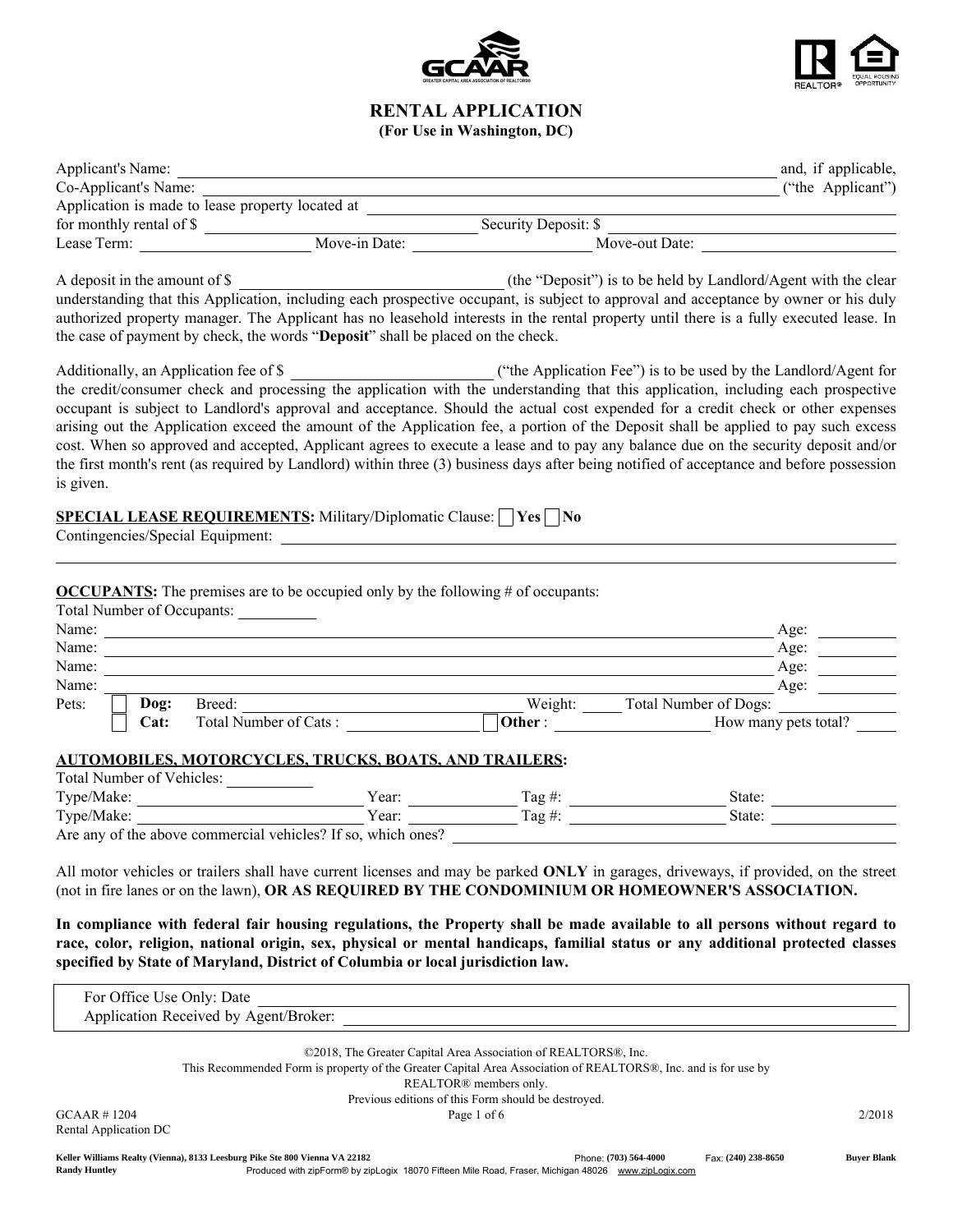| <b>Please Print Legibly:</b>                                                                                                                                        |                                                     |                                                                 |                  |                                                                                  |                  |
|---------------------------------------------------------------------------------------------------------------------------------------------------------------------|-----------------------------------------------------|-----------------------------------------------------------------|------------------|----------------------------------------------------------------------------------|------------------|
| Applicant's Name:                                                                                                                                                   |                                                     |                                                                 |                  |                                                                                  |                  |
| Birth Date:                                                                                                                                                         |                                                     | $\frac{1}{\sqrt{1-\frac{1}{2}}}\cos \frac{\theta}{\sin \theta}$ |                  |                                                                                  |                  |
| Driver's License # or Government-Issued ID #:                                                                                                                       |                                                     |                                                                 |                  | $\frac{1}{\sqrt{1-\frac{1}{2}}}\left  \frac{1}{2\sqrt{1-\frac{1}{2}}}\right $    |                  |
| Home Phone:                                                                                                                                                         |                                                     |                                                                 |                  |                                                                                  |                  |
| Office Phone:                                                                                                                                                       |                                                     |                                                                 |                  | Mobile Phone:                                                                    |                  |
|                                                                                                                                                                     |                                                     |                                                                 |                  | E-mail Address:                                                                  |                  |
| Current Address: _________                                                                                                                                          |                                                     |                                                                 |                  |                                                                                  |                  |
|                                                                                                                                                                     | Street                                              | City                                                            |                  | State                                                                            | Zip              |
| □ Own DRent Years: <u>Dental Access Rent/Mortgage Payments: \$</u>                                                                                                  |                                                     |                                                                 |                  |                                                                                  |                  |
|                                                                                                                                                                     |                                                     |                                                                 |                  |                                                                                  |                  |
| Reason for moving:                                                                                                                                                  |                                                     |                                                                 |                  |                                                                                  |                  |
| Have you ever paid late? $\Box$ Yes $\Box$ No If yes, Explain $\Box$                                                                                                |                                                     |                                                                 |                  |                                                                                  |                  |
|                                                                                                                                                                     |                                                     |                                                                 |                  |                                                                                  |                  |
| Agent from whom you rented. (Use additional sheet if needed.)                                                                                                       |                                                     |                                                                 |                  |                                                                                  |                  |
|                                                                                                                                                                     | Street                                              | City                                                            |                  | State                                                                            | Zip              |
| Landlord/Agent's Name:                                                                                                                                              |                                                     |                                                                 |                  |                                                                                  |                  |
|                                                                                                                                                                     |                                                     |                                                                 |                  |                                                                                  |                  |
| Previous Address:                                                                                                                                                   |                                                     |                                                                 |                  |                                                                                  |                  |
|                                                                                                                                                                     | Street                                              | City                                                            |                  | State                                                                            | Zip              |
| Landlord/Agent's Name:                                                                                                                                              |                                                     |                                                                 |                  | $-$ Phone: $-$                                                                   |                  |
|                                                                                                                                                                     |                                                     |                                                                 |                  | Monthly Rent: \$                                                                 |                  |
| From (Date): $\overline{\phantom{a}}$ To:                                                                                                                           |                                                     |                                                                 |                  |                                                                                  |                  |
|                                                                                                                                                                     |                                                     |                                                                 |                  |                                                                                  |                  |
|                                                                                                                                                                     |                                                     |                                                                 |                  |                                                                                  |                  |
|                                                                                                                                                                     |                                                     |                                                                 |                  |                                                                                  |                  |
|                                                                                                                                                                     | Street                                              | City                                                            |                  | State                                                                            | Zip              |
|                                                                                                                                                                     |                                                     |                                                                 |                  | Supervisor's Phone:                                                              |                  |
|                                                                                                                                                                     |                                                     |                                                                 |                  |                                                                                  |                  |
|                                                                                                                                                                     |                                                     |                                                                 | Commissions:     | $\sim$                                                                           |                  |
| Base Pay: \$                                                                                                                                                        |                                                     |                                                                 | Dividends:       | \$<br>the control of the control of the control of the control of the control of |                  |
| Position:<br>Address:<br>Supervisor:<br><b>CURRENT GROSS ANNUAL INCOME:</b><br>Overtime:<br>Bonuses:                                                                | <u> 1989 - Andrea Albert III, politik artista (</u> |                                                                 | Other:<br>TOTAL: |                                                                                  |                  |
|                                                                                                                                                                     |                                                     |                                                                 |                  | <u> 1990 - Jan Barbara III, martxa</u>                                           |                  |
|                                                                                                                                                                     |                                                     |                                                                 |                  |                                                                                  |                  |
|                                                                                                                                                                     |                                                     |                                                                 |                  |                                                                                  |                  |
|                                                                                                                                                                     |                                                     |                                                                 |                  |                                                                                  |                  |
| If employed less than one year with current employer, give previous employment information:<br>Previous Employer:<br>Position: Now Long: Now Long: Gross Income: \$ |                                                     |                                                                 |                  |                                                                                  |                  |
|                                                                                                                                                                     | Street                                              | City                                                            |                  | State<br>Supervisor's Phone:                                                     | $\overline{Zip}$ |

immediate written confirmation of such information. If applicant is self-employed, attach copies for past two years of individual US tax form 1040 and self-employment US tax schedule C.

©2018, The Greater Capital Area Association of REALTORS®, Inc. This Recommended Form is property of the Greater Capital Area Association of REALTORS®, Inc. and is for use by REALTOR® members only. Previous editions of this Form should be destroyed.  $GCAAR \neq 1204$   $Page 2 of 6$   $2/2018$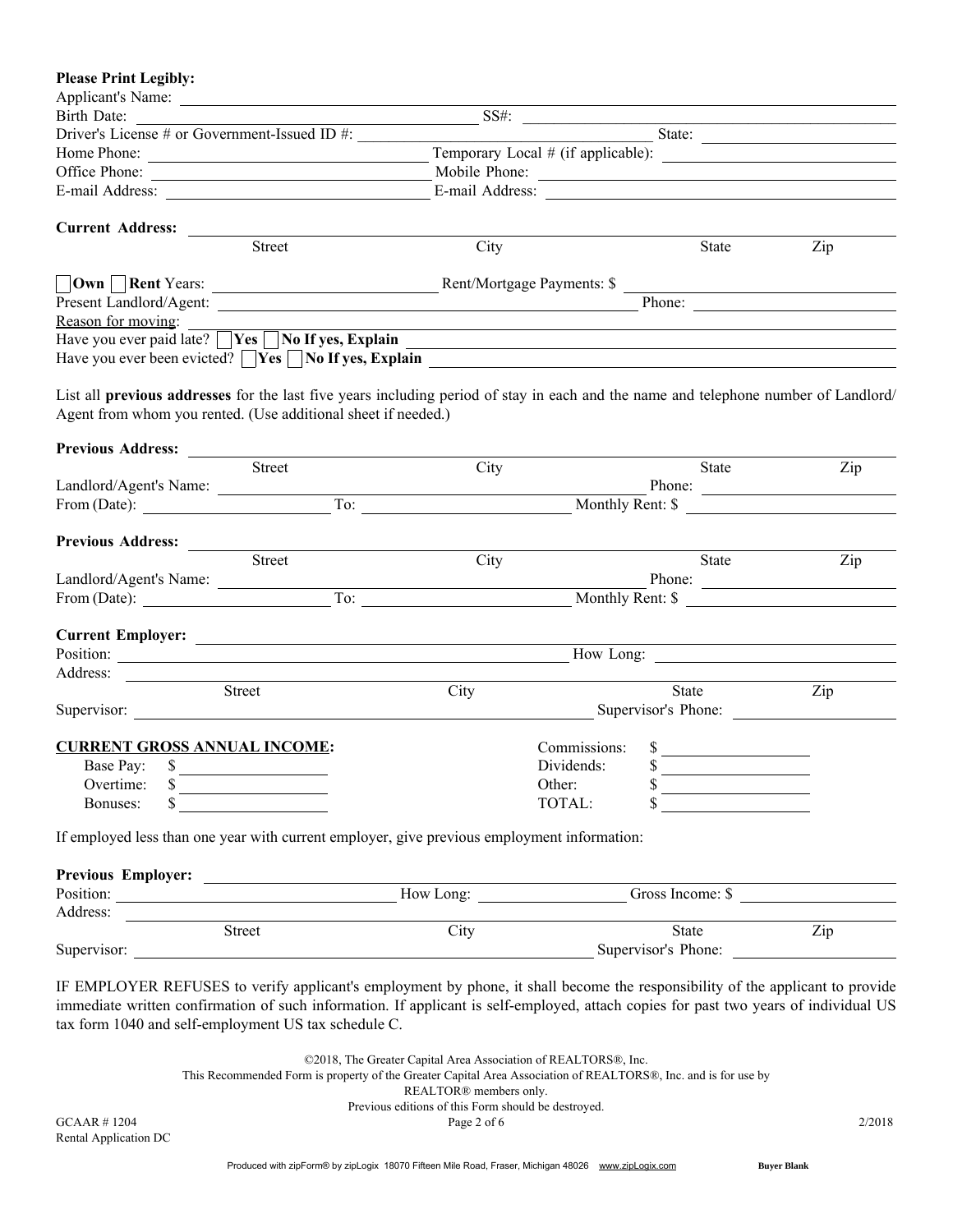| <b>Please Print Legibly:</b>                                                                                                                                                                                                                                                                                                                                                                                                                 |               |              |                                                      |     |
|----------------------------------------------------------------------------------------------------------------------------------------------------------------------------------------------------------------------------------------------------------------------------------------------------------------------------------------------------------------------------------------------------------------------------------------------|---------------|--------------|------------------------------------------------------|-----|
| Co-Applicant's Name:                                                                                                                                                                                                                                                                                                                                                                                                                         |               |              |                                                      |     |
| Birth Date:                                                                                                                                                                                                                                                                                                                                                                                                                                  |               | SS#:         |                                                      |     |
| Driver's License # or Government-Issued ID #:                                                                                                                                                                                                                                                                                                                                                                                                |               |              | State:                                               |     |
|                                                                                                                                                                                                                                                                                                                                                                                                                                              |               |              |                                                      |     |
| Office Phone:                                                                                                                                                                                                                                                                                                                                                                                                                                |               |              | Mobile Phone:                                        |     |
| E-mail Address:                                                                                                                                                                                                                                                                                                                                                                                                                              |               |              |                                                      |     |
| Current Address: _______                                                                                                                                                                                                                                                                                                                                                                                                                     |               |              |                                                      |     |
| Street                                                                                                                                                                                                                                                                                                                                                                                                                                       | City          |              | State                                                | Zip |
|                                                                                                                                                                                                                                                                                                                                                                                                                                              |               |              |                                                      |     |
|                                                                                                                                                                                                                                                                                                                                                                                                                                              |               |              |                                                      |     |
| Reason for moving:                                                                                                                                                                                                                                                                                                                                                                                                                           |               |              |                                                      |     |
|                                                                                                                                                                                                                                                                                                                                                                                                                                              |               |              |                                                      |     |
| Have you ever been evicted? $\Box$ Yes $\Box$ No If yes, Explain $\Box$                                                                                                                                                                                                                                                                                                                                                                      |               |              |                                                      |     |
| List all previous addresses for the last five years including period of stay in each and the name and telephone number of Landlord/                                                                                                                                                                                                                                                                                                          |               |              |                                                      |     |
| Agent from whom you rented. (Use additional sheet if needed.)                                                                                                                                                                                                                                                                                                                                                                                |               |              |                                                      |     |
|                                                                                                                                                                                                                                                                                                                                                                                                                                              |               |              |                                                      |     |
| Street                                                                                                                                                                                                                                                                                                                                                                                                                                       | City          |              | State                                                | Zip |
| Landlord/Agent's Name:                                                                                                                                                                                                                                                                                                                                                                                                                       |               |              | Phone:                                               |     |
| From (Date): $\qquad \qquad$                                                                                                                                                                                                                                                                                                                                                                                                                 | $\boxed{To:$  |              | Monthly Rent: \$                                     |     |
|                                                                                                                                                                                                                                                                                                                                                                                                                                              |               |              |                                                      |     |
| Previous Address:                                                                                                                                                                                                                                                                                                                                                                                                                            |               |              |                                                      |     |
| Street                                                                                                                                                                                                                                                                                                                                                                                                                                       | City          |              | State                                                | Zip |
| Landlord/Agent's Name:                                                                                                                                                                                                                                                                                                                                                                                                                       |               |              | Phone:                                               |     |
| From (Date): $\overline{\qquad \qquad}$ To:                                                                                                                                                                                                                                                                                                                                                                                                  |               |              | Monthly Rent: \$                                     |     |
|                                                                                                                                                                                                                                                                                                                                                                                                                                              |               |              |                                                      |     |
|                                                                                                                                                                                                                                                                                                                                                                                                                                              |               |              |                                                      |     |
| Position:<br>Address:                                                                                                                                                                                                                                                                                                                                                                                                                        |               |              |                                                      |     |
| Street                                                                                                                                                                                                                                                                                                                                                                                                                                       | City          |              | State                                                | Zip |
| Supervisor:                                                                                                                                                                                                                                                                                                                                                                                                                                  |               |              | Supervisor's Phone:                                  |     |
|                                                                                                                                                                                                                                                                                                                                                                                                                                              |               |              |                                                      |     |
| <b>CURRENT GROSS ANNUAL INCOME:</b>                                                                                                                                                                                                                                                                                                                                                                                                          |               | Commissions: | \$<br><u> 1989 - Jan Barbarat, politik politik (</u> |     |
| Base Pay: \$<br><u> 1989 - Johann Barn, mars ann an t-Amhain Aonaich an t-Aonaich an t-Aonaich ann an t-Aonaich ann an t-Aonaich</u>                                                                                                                                                                                                                                                                                                         |               | Dividends:   | \$                                                   |     |
| Overtime:<br><u> 1989 - Johann Barn, fransk politik (</u>                                                                                                                                                                                                                                                                                                                                                                                    |               | Other:       |                                                      |     |
| Bonuses:<br><u> 1989 - Jan Barbara Barbara, prima prima prima prima prima prima prima prima prima prima prima prima prima pri</u>                                                                                                                                                                                                                                                                                                            |               | TOTAL:       | <u> 1989 - Jan Samuel Barbara, politik a po</u>      |     |
| If employed less than one year with current employer, give previous employment information:                                                                                                                                                                                                                                                                                                                                                  |               |              |                                                      |     |
|                                                                                                                                                                                                                                                                                                                                                                                                                                              |               |              |                                                      |     |
|                                                                                                                                                                                                                                                                                                                                                                                                                                              |               | How Long:    | Gross Income: \$                                     |     |
| Address:<br>$\frac{1}{\sqrt{1+\frac{1}{\sqrt{1+\frac{1}{\sqrt{1+\frac{1}{\sqrt{1+\frac{1}{\sqrt{1+\frac{1}{\sqrt{1+\frac{1}{\sqrt{1+\frac{1}{\sqrt{1+\frac{1}{\sqrt{1+\frac{1}{\sqrt{1+\frac{1}{\sqrt{1+\frac{1}{\sqrt{1+\frac{1}{\sqrt{1+\frac{1}{\sqrt{1+\frac{1}{\sqrt{1+\frac{1}{\sqrt{1+\frac{1}{\sqrt{1+\frac{1}{\sqrt{1+\frac{1}{\sqrt{1+\frac{1}{\sqrt{1+\frac{1}{\sqrt{1+\frac{1}{1+\frac{1}{\sqrt{1+\frac{1}{1+\frac{1}{\sqrt{1+\$ |               |              |                                                      |     |
|                                                                                                                                                                                                                                                                                                                                                                                                                                              | $C_{\rm thr}$ |              | $\overline{\mathbf{C}_{\text{tot}}$                  | 7in |

|             | Street |                                                                                                                                                                                                                                             | <b>State</b>        | Z <sub>1</sub> p |
|-------------|--------|---------------------------------------------------------------------------------------------------------------------------------------------------------------------------------------------------------------------------------------------|---------------------|------------------|
| Supervisor: |        |                                                                                                                                                                                                                                             | Supervisor's Phone: |                  |
|             |        |                                                                                                                                                                                                                                             |                     |                  |
|             |        | <b>IF EVAN OVER REFUGEO 4</b> $\begin{pmatrix} 0 & 1 \end{pmatrix}$ and $\begin{pmatrix} 1 & 1 \end{pmatrix}$ and $\begin{pmatrix} 1 & 1 \end{pmatrix}$ and $\begin{pmatrix} 1 & 1 \end{pmatrix}$ and $\begin{pmatrix} 1 & 1 \end{pmatrix}$ |                     |                  |

IF EMPLOYER REFUSES to verify applicant's employment by phone, it shall become the responsibility of the applicant to provide immediate written confirmation of such information. If applicant is self-employed, attach copies for past two years of individual US tax form 1040 and self-employment US tax schedule C.

> ©2018, The Greater Capital Area Association of REALTORS®, Inc. This Recommended Form is property of the Greater Capital Area Association of REALTORS®, Inc. and is for use by REALTOR® members only. Previous editions of this Form should be destroyed.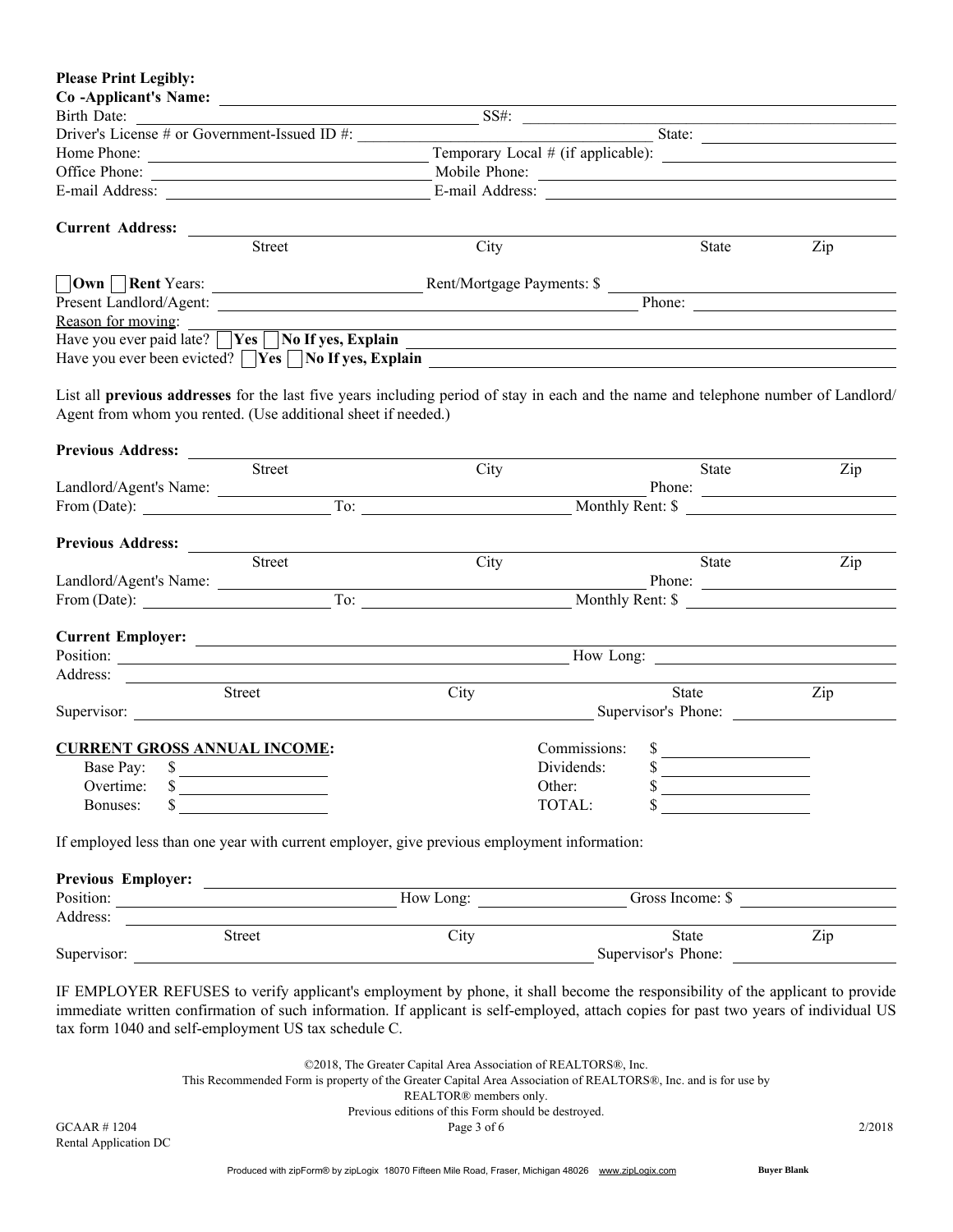#### APPLICANT / CO-APPLICANT:

#### HOUSING ASSISTANCE PROGRAM:

|                                   |  | Are you participating in a Housing Assistance Program?   Yes   No If yes, please complete info below: |  |
|-----------------------------------|--|-------------------------------------------------------------------------------------------------------|--|
| Jurisdiction:                     |  |                                                                                                       |  |
| Amount: \$                        |  |                                                                                                       |  |
| Attach appropriate documentation. |  |                                                                                                       |  |
| <b>ASSETS:</b>                    |  |                                                                                                       |  |
| Checking Account:                 |  | Bank:                                                                                                 |  |
| Savings Account:                  |  | Bank:                                                                                                 |  |
| Credit Union:                     |  | Name:                                                                                                 |  |
| Other Assets:                     |  | (Specify)                                                                                             |  |
| TOTAL:                            |  |                                                                                                       |  |

LIABILITIES: *(Auto Loans, Mortgages, Credit Cards, Bank Loans, Installment Loans, Student Loans, Child Support, Alimony etc.)*

| Creditor                                                                                                                                                                                                                                                                                                        | <b>Total Due</b>                                                                                                     | <b>Monthly Terms</b>                                                                                                                                                                                                                 |
|-----------------------------------------------------------------------------------------------------------------------------------------------------------------------------------------------------------------------------------------------------------------------------------------------------------------|----------------------------------------------------------------------------------------------------------------------|--------------------------------------------------------------------------------------------------------------------------------------------------------------------------------------------------------------------------------------|
| <sup>\$</sup>                                                                                                                                                                                                                                                                                                   | <u> 1980 - Jan Barbara Barbara, politik eta politik eta politik eta politik eta politik eta politik eta politik </u> | $\mathbb{S}$                                                                                                                                                                                                                         |
|                                                                                                                                                                                                                                                                                                                 |                                                                                                                      |                                                                                                                                                                                                                                      |
|                                                                                                                                                                                                                                                                                                                 | <u> The Common State of the Common State of</u>                                                                      |                                                                                                                                                                                                                                      |
|                                                                                                                                                                                                                                                                                                                 | <u>and the state of the state of the state</u>                                                                       |                                                                                                                                                                                                                                      |
| $\mathbf{0}$                                                                                                                                                                                                                                                                                                    | <u> 1990 - Andrea Andrew Maria (b. 1980)</u>                                                                         |                                                                                                                                                                                                                                      |
| $\bf{0}$                                                                                                                                                                                                                                                                                                        |                                                                                                                      | the control of the control of the control of                                                                                                                                                                                         |
| TOTAL:                                                                                                                                                                                                                                                                                                          |                                                                                                                      |                                                                                                                                                                                                                                      |
| Have you ever filed for bankruptcy? Yes No If yes, Discharge Date:<br>Do you have a suit for judgments against you? $\forall$ <b>Yes</b> $\forall$ <b>No</b><br>Are you obligated to pay $\Box$ or receive $\Box$ child support or pay $\Box$ or receive $\Box$ alimony?<br>If so, indicate monthly payment: \$ |                                                                                                                      |                                                                                                                                                                                                                                      |
|                                                                                                                                                                                                                                                                                                                 |                                                                                                                      |                                                                                                                                                                                                                                      |
|                                                                                                                                                                                                                                                                                                                 |                                                                                                                      |                                                                                                                                                                                                                                      |
|                                                                                                                                                                                                                                                                                                                 |                                                                                                                      |                                                                                                                                                                                                                                      |
|                                                                                                                                                                                                                                                                                                                 |                                                                                                                      | CO-APPLICANT: Citizen of (Country): Passport #:                                                                                                                                                                                      |
|                                                                                                                                                                                                                                                                                                                 |                                                                                                                      | Emergency Contact: <u>Contactive Contactive Contactive Contactive Contactive Contactive Contactive Contactive Contactive Contactive Contactive Contactive Contactive Contactive Contactive Contactive Contactive Contactive Cont</u> |
|                                                                                                                                                                                                                                                                                                                 |                                                                                                                      | Phone:                                                                                                                                                                                                                               |
| <b>LOCAL REFERENCES:</b>                                                                                                                                                                                                                                                                                        |                                                                                                                      |                                                                                                                                                                                                                                      |
| Name:                                                                                                                                                                                                                                                                                                           | Relationship:                                                                                                        |                                                                                                                                                                                                                                      |
|                                                                                                                                                                                                                                                                                                                 |                                                                                                                      | Phone: $\qquad \qquad$                                                                                                                                                                                                               |
|                                                                                                                                                                                                                                                                                                                 | Relationship:                                                                                                        |                                                                                                                                                                                                                                      |
| Address:                                                                                                                                                                                                                                                                                                        |                                                                                                                      | Phone:                                                                                                                                                                                                                               |

©2018, The Greater Capital Area Association of REALTORS®, Inc. This Recommended Form is property of the Greater Capital Area Association of REALTORS®, Inc. and is for use by REALTOR® members only. Previous editions of this Form should be destroyed.  $GCAAR \neq 1204$   $Page 4 of 6$   $2/2018$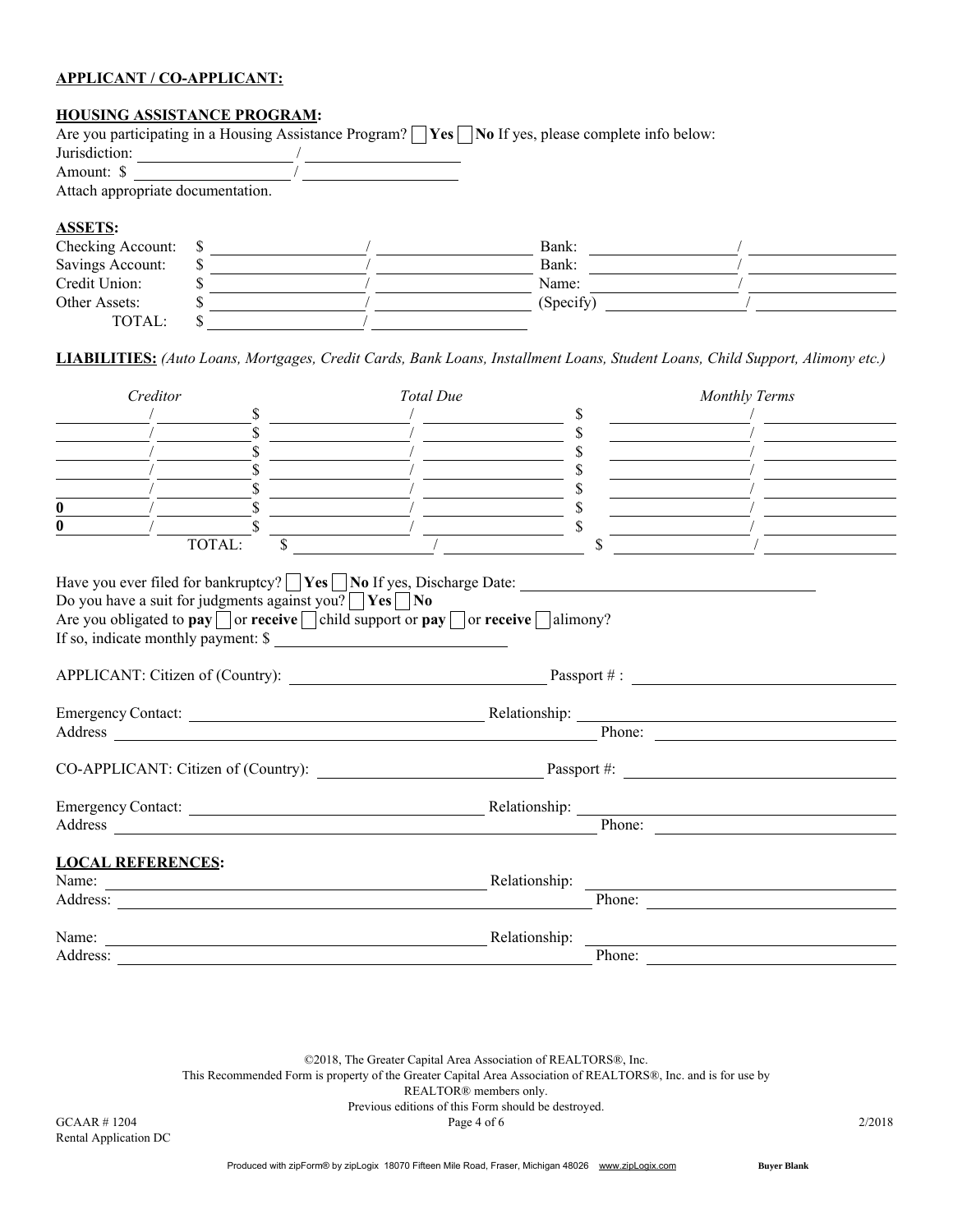# *THE FOLLOWING DISCLOSURES ARE REQUIRED BY THE DISTRICT OF COLUMBIA:*

- 1. The housing accommodation is  $\Box$  rent-controlled  $\Box$  exempt from rent control.
- 2. A copy of the current business license is attached.
- 3. The undersigned acknowledge(s) having been shown the Registration/Claim of Exemption form and having been offered a copy of the form for the under signed.
- 4. The housing accommodation is registered as (check as applicable) **condominium** cooperative is converting to a condominium or cooperative or non-housing use.
- 5. The owner of the housing accommodation is

6. The amount of the non-refundable application fee is \$ . The amount of the initial security deposit is \$ . The amount of the security deposit cannot exceed the first full-month of rent. For any tenancy of twelve months or longer, interest on the security deposit shall accrue at the passbook rate prevailing in the DC financial institution in which the funds are held, which rate is re-set every six months (1st of January and 1st of July). Within forty five days after the termination of the tenancy, the housing provider will either (a) return the security deposit plus any interest to the tenant or (b) notify the tenant of the intent to withhold the deposit for defraying expenses incurred pursuant to the lease. If the housing provider intends to withhold the deposit, then within thirty days after notice to that effect the housing provider will give the tenant an itemized statement of the expenses to which the deposit was applied and refund any remaining balance to the tenant.

- 7. The applicable rent for the unit at the date of this disclosure is \$
- 8. The undersigned acknowledge(s) having been shown all Housing Violation Notices issued by the Department of Consumer and Regulatory Affairs within the last twelve months and any Notices issued earlier but still outstanding, and having been offered copies.
- 9. The following petitions or proceedings are pending that could affect the rental unit, whether the rent charged, the services and facilities provided or other matters: Case Number Type of Petition/Proceeding
- 10. The following surcharges (rent increases that will subsequently be rescinded) are in effect for the rental unit: Case Number Type of Surcharge Amount of Surcharge Date of Rescission
- 11. Except for a rent increase upon vacancy, the rent charged a rental unit under rent control may be increased no more frequently than once every twelve months.
- 12. The undersigned acknowledge(s) having been shown the most recent Notice of Change Form filed pursuant to section  $205(g)(1)(C)$  of the Act, relating to change of ownership, management, or services and facilities, and having been offered a copy.
- 13. The undersigned acknowledge(s) receipt of a pamphlet published by the Rent Administrator explaining the Act and any regulations under the Act as they relate to implementation of rent increases and petitions permitted to be filed by housing providers and tenants.
- 14. DC's Fair Criminal Record Screening for Housing Act of 2016 prevents unlawful screening of a housing applicant's criminal background. All information on requirements, including model forms, available at https://ohr.dc.gov/page/returningcitizens/housing .

The undersigned acknowledge(s) receipt of this disclosure form, the attachment and the pamphlet published by the Rent Administrator (http://newsroom.dc.gov/file.aspx/release/9439/Rent%20Control%20Pamphlet%208.04.06.pdf) The under signed acknowledge(s) having been shown the other documents, having been offered copies of those documents and having received any copies of documents requested by the undersigned as set forth above. *Initials:* 

ELECTRONIC SIGNATURES: In accordance with the Uniform Electronic Transactions Act (UETA) and the Electronic Signatures in Global and National Commerce Act, or E-Sign (the Act), and other applicable local or state legislation regarding Electronic Signatures and Transactions, the applicant(s) do hereby expressly authorize and agree to the use of electronic signatures as an additional method of signing and/or initialing this application and/or any future contracts or addenda. The applicants hereby agree that either party may sign electronically by utilizing a digital signature service.

> Applicant: / Co-applicant: ©2018, The Greater Capital Area Association of REALTORS®, Inc. This Recommended Form is property of the Greater Capital Area Association of REALTORS®, Inc. and is for use by REALTOR® members only.

Previous editions of this Form should be destroyed.